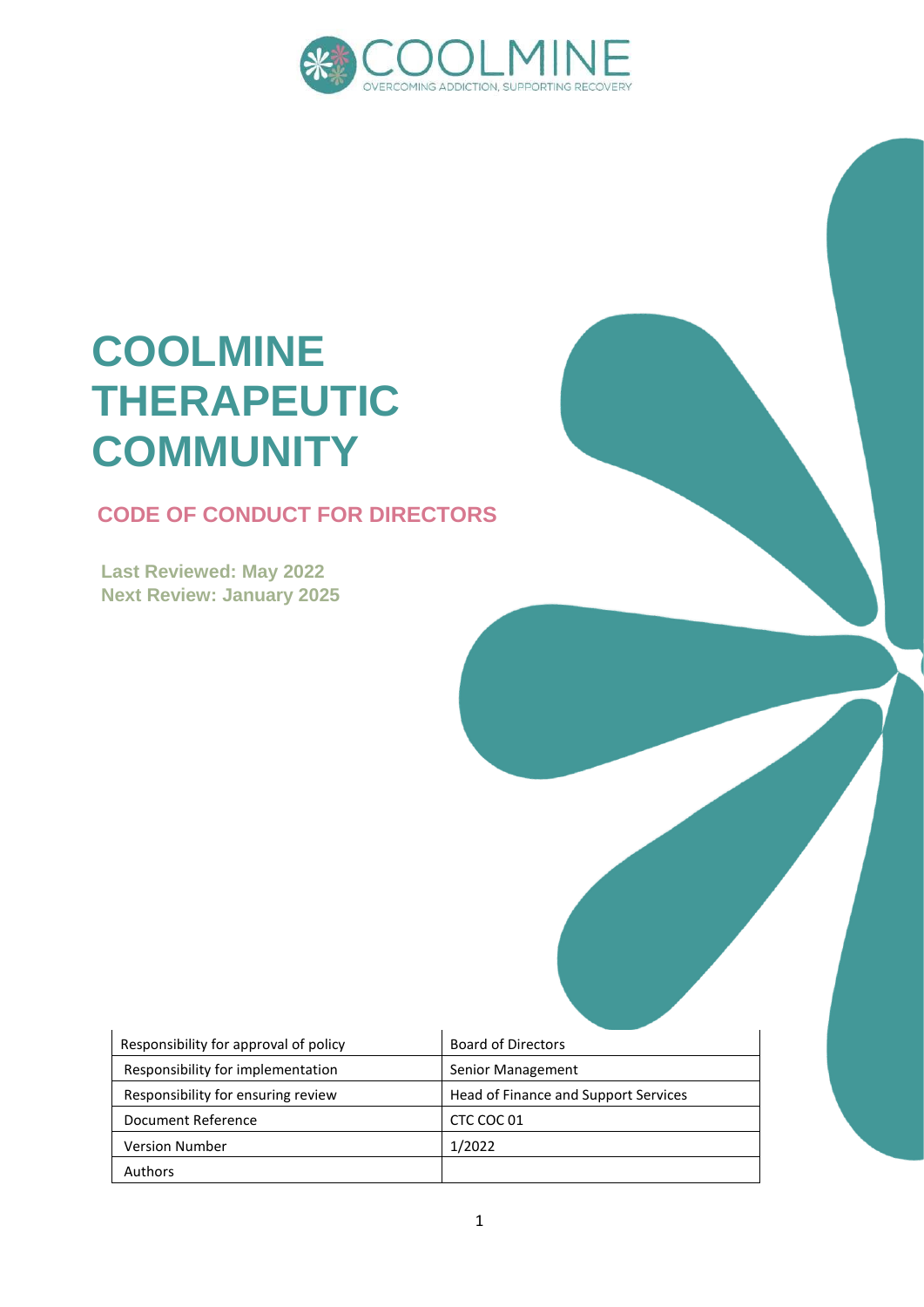

#### *Document Owner and Approval*

The Head of Finance and Support Services is the owner of this document and is responsible for ensuring that this policy document is reviewed in line with the review requirements stated above.

Signature: Date: Date: Date: Date: Date: Date: Date: Date: Date: Date: Date: Date: Date: Date: Date: Date: Date: Date: Date: Date: Date: Date: Date: Date: Date: Date: Date: Date: Date: Date: Date: Date: Date: Date: Date: D

#### **Change History Record**

| Issue | Description of Change                                              | Approval | Date of Issue |
|-------|--------------------------------------------------------------------|----------|---------------|
|       | Initial issue                                                      |          | Jan 2014      |
|       | Updated for CRA Guidance and<br>Companies Act 2014<br>requirements | Board    | May 2022      |
|       |                                                                    |          |               |
|       |                                                                    |          |               |
|       |                                                                    |          |               |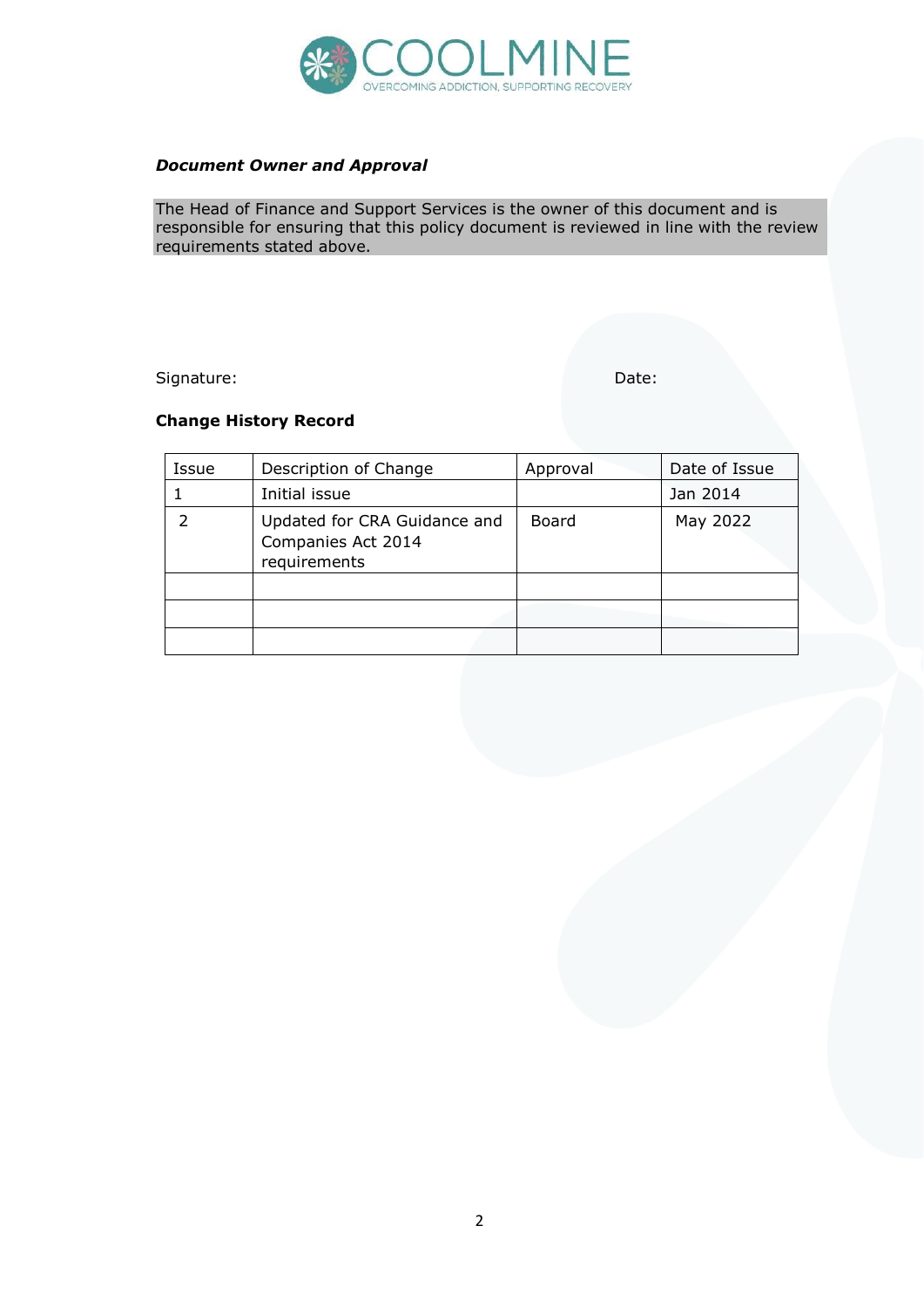

# **Coolmine Therapeutic Community**

## **Code of Conduct for Directors**

#### **(i) Introduction**

Those who serve on the Board of Coolmine Therapeutic Community (hereafter referred to as "Coolmine or "CTC") have responsibilities under company law as Directors, under charity law and under obligations agreed contractually with funders (see Appendix). In addition, given our aims and objectives, we have a duty to provide a model of best practice. As part of this each Director is asked to agree to abide by the Code of Conduct which is set out in this document and to sign the attached declaration accordingly.

### **(ii) General Conduct - Fiduciary Duties**

Directors are required to act in accordance with their Fiduciary duties

The principal fiduciary responsibilities of a director are set out in Part 5 of the Companies Act 2014. Section 228 states:

1) A director of a company shall—

- (a) act in good faith in what the director considers to be the interests of the company;
- (b) act honestly and responsibly in relation to the conduct of the affairs of the company;
- (c) act in accordance with the company's constitution and exercise his or her powers only for the purposes allowed by law;
- (d) not use the company's property, information or opportunities for his or her own or anyone else's benefit unless—
	- $\circ$  (i) this is expressly permitted by the company's constitution; or
	- $\circ$  (ii) the use has been approved by a resolution of the company in general meeting;
- (e) not agree to restrict the director's power to exercise an independent judgment unless—
	- $\circ$  (i) this is expressly permitted by the company's constitution; or
	- $\circ$  (ii) the case concerned falls within subsection (2);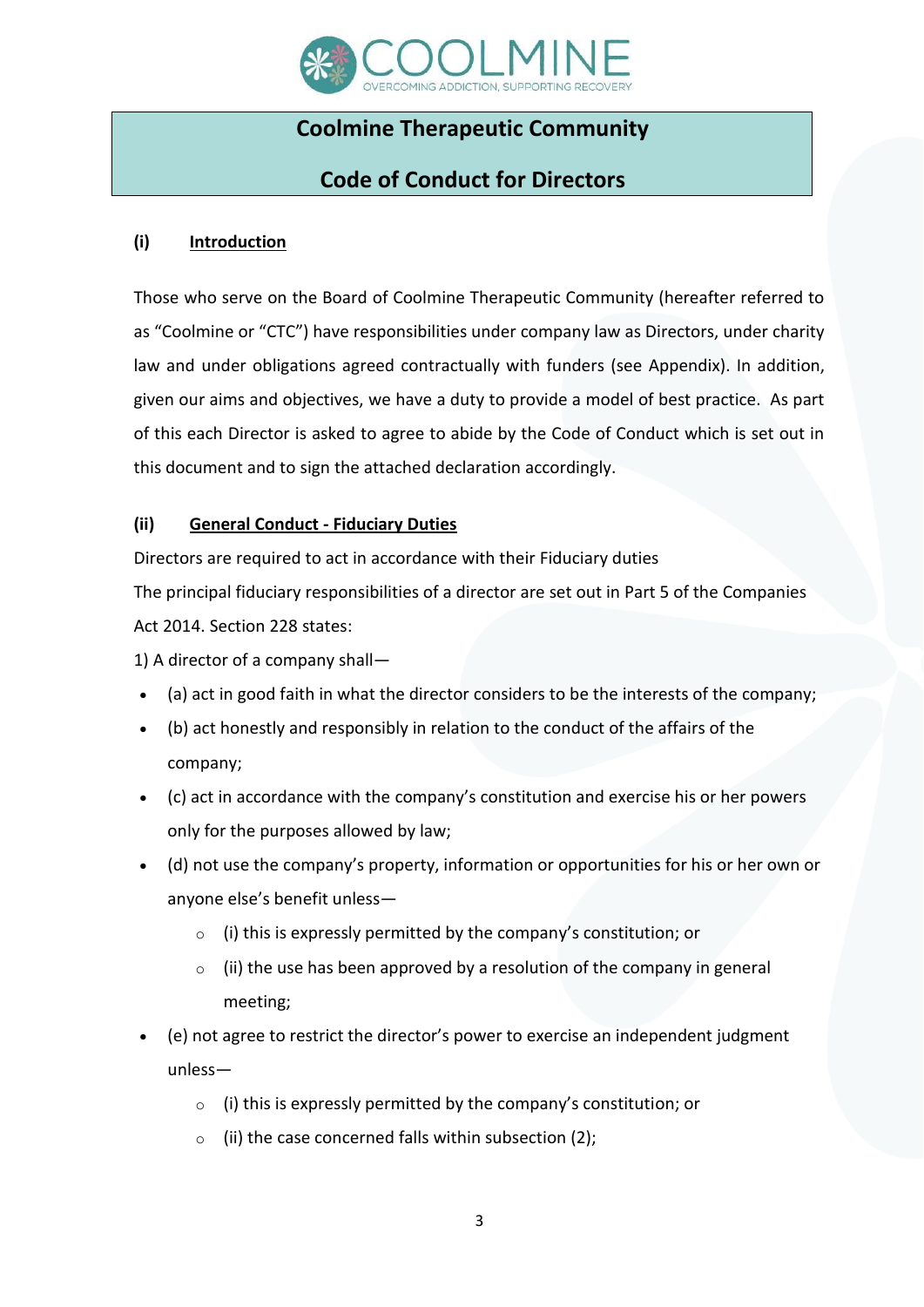

- (f) avoid any conflict between the director's duties to the company and the director's other (including personal) interests unless the director is released from his or her duty to the company in relation to the matter concerned, whether in accordance with provisions of the company's constitution in that behalf or by a resolution of it in general meeting;
- (g) exercise the care, skill and diligence which would be exercised in the same circumstances by a reasonable person having both—
	- $\circ$  (i) the knowledge and experience that may reasonably be expected of a person in the same position as the director; and
	- $\circ$  (ii) the knowledge and experience which the director has; and
- (h) in addition to the general duty under section 224 (duty to have regard to the interests of its employees in general), have regard to the interests of its members.

#### **(iii) Independence**

- Directors are required to act independently, particularly in relation to assets, property, legal and regulatory obligations.
- Directors should conduct themselves with integrity and in a manner which does not damage or undermine the reputation of CTC. More specifically directors:
	- should not place themselves under any financial or other obligation to outside individuals or organisations that might seek to influence them in the performance of their duties;
	- must avoid actual impropriety and any appearance of improper behaviour.
- Directors must not act in order to gain financial or other benefits for themselves or for any persons connected to them such as their family, their friends, or any organisation that they own, manage or work for.
- Directors should avoid accepting gifts and hospitality that might reasonably be thought to influence them in carrying out their role as Directors. Any gifts or hospitality received in any connection to CTC should not exceed the value of €100 and should be declared to the Board.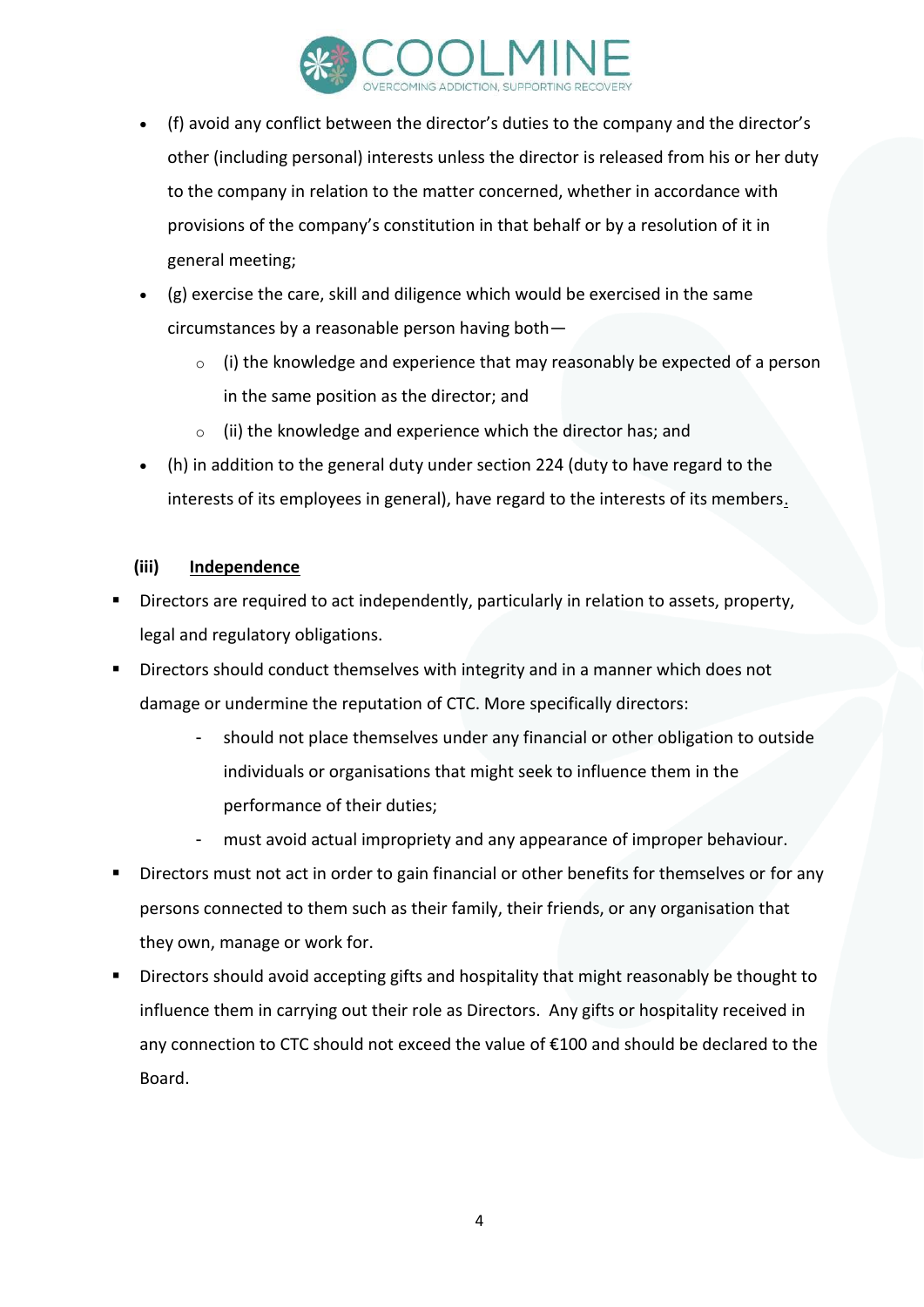

### **(iv) Professional advice/legal advice**

The Board may, in a Board resolution, lay down formal procedures whereby Board members, in the furtherance of their duties, may take independent professional advice, if necessary, at the reasonable expense of Coolmine where they judge it necessary to discharge their responsibilities as Board members.

### **(v) Director Roles**

Directors should:

- Understand and perform their roles and responsibilities to the best of their abilities at all times.
- Be prepared to provide adequate time and commitment as required to fulfil the role of Director, adequately preparing for meetings and participating in committees and special events when required.

## **(vi) Board Meetings**

Directors should:

- Aim to attend all meetings, contribute appropriately and effectively, and avoid dominating the contributions of others.
- Always respect the authority of the Chairperson of the board, and the Chairperson of any meeting.
- Bring a fair and open-minded view to all discussions of the Board, maintain a respectful balance between speaking and listening, treating different views with respect, and ensuring that all decisions are made in the best interests of CTC.
- Bring a genuinely independent perspective to enhance decision-making, given that Directors share responsibility for Board decisions.
- Ensure their contributions are informed and impartial when presenting views on topics in meetings while listening to and respecting the input and experience of other Directors.

## **(vii) Employees and Volunteers within the Charity**

Unless in co-ordination with the CEO, Directors do not normally engage directly with employees or volunteers with the exception of the CEO and Senior Management Team. However, Directors should at all times;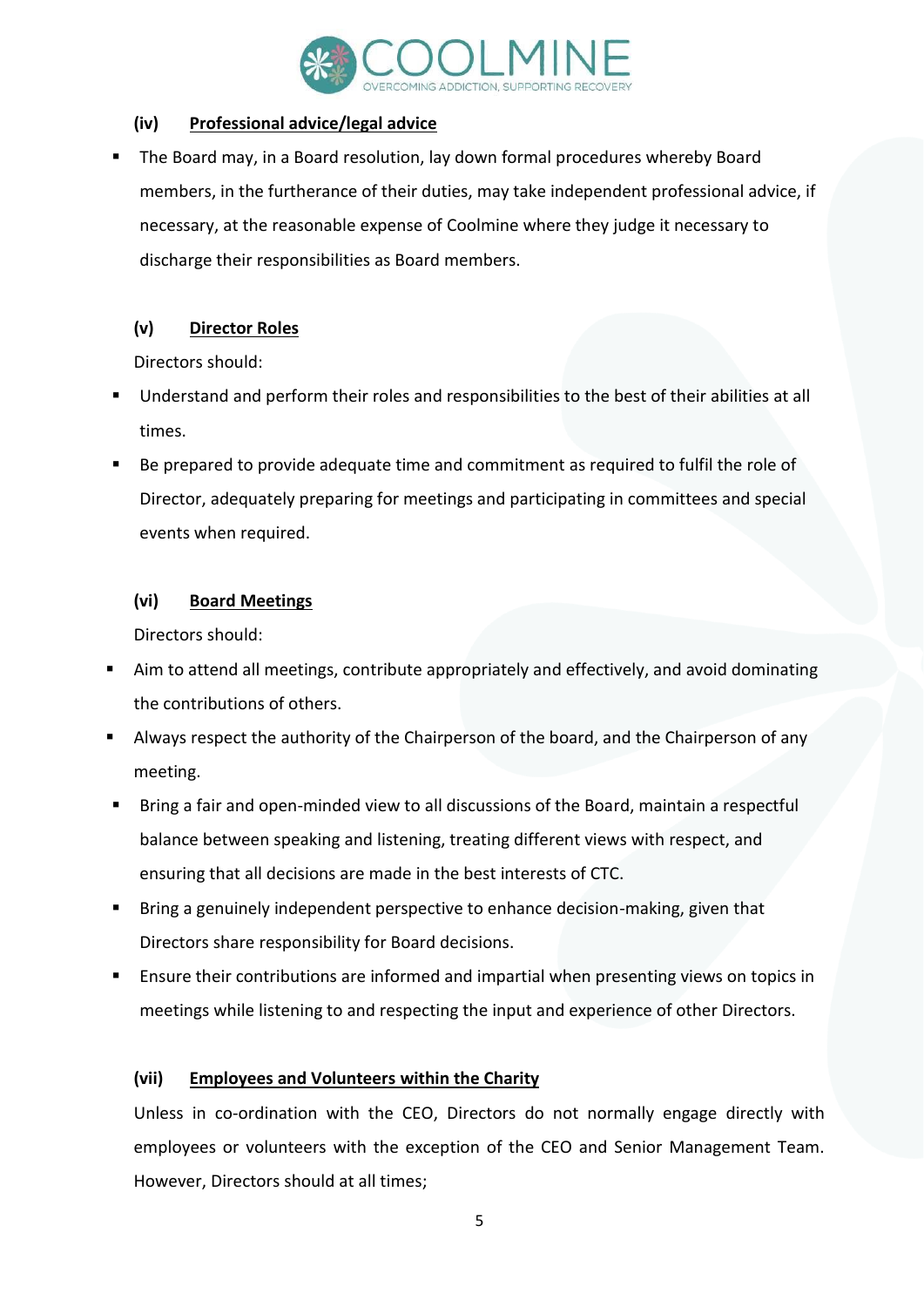

- Aim to promote a culture which supports employees and volunteers in carrying out their duties;
- Promote a culture which supports everyone in CTC to conduct themselves in a manner which reflects the values of CTC and works in a way that respects diversity, different roles and boundaries and avoids giving offence.
- Accept and respect the difference in roles between the Board on the one hand and employees and volunteers on the other, ensuring that the Board, employees and volunteers work effectively and cohesively for the benefit of CTC and develop a mutually supportive and loyal relationship by:
	- respecting management arrangements and avoiding any actions that might undermine such arrangements;
	- not interfering in the performance by employees and volunteers of duties delegated to them within CTC while ensuring that employees and volunteers are held to account through the CEO, as appropriate.

### **(viii) Legal Requirements and Policies**

Directors must:

- Act in accordance with CTC's governing document and ensure that CTC complies with all applicable laws including charity law, company law, health and safety law, tax law, data protection law and employment law.
- Promote and preserve the obligations of confidentiality about sensitive Board matters. However, the requirement for confidentiality may not apply if it becomes necessary for the Director to inform the Charities Regulator or any other statutory body about any matter, which could threaten the future of CTC or could represent a breach of any law with which CTC is required to comply.
- Abide by CTC's conflict of interests or loyalties policy and ensure the CTC's conflict of interest register is completed and updated as required.
- Abide by any equality, diversity, safeguarding, health and safety, bullying and harassment policies and any other policies agreed by the Board.
- Ensure that claims for out of pocket expenses are made in accordance with agreed procedures.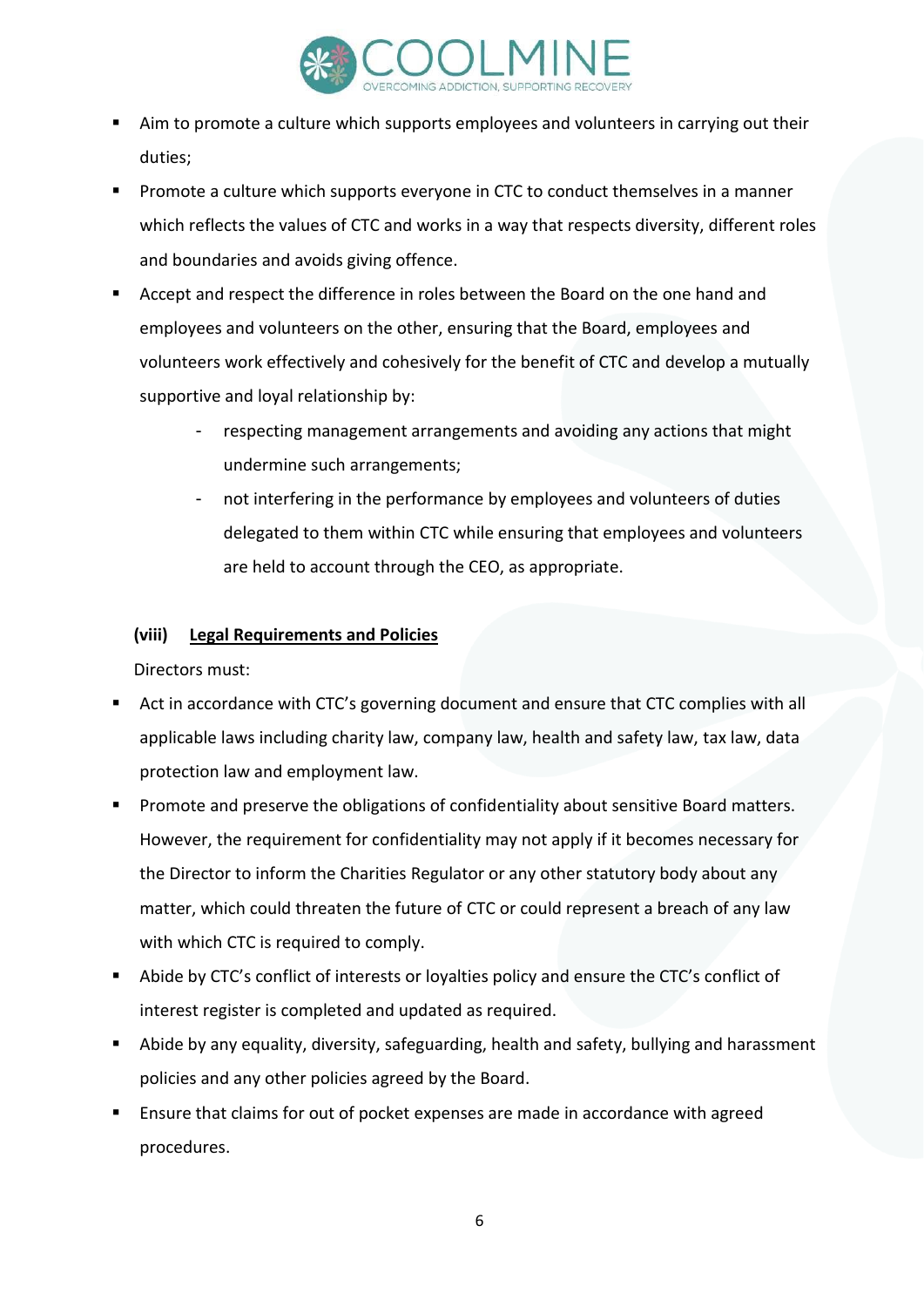

Where a Director is found to be in breach of the standards outlined by the board in its Code of Conduct he or she will be asked to meet with the Chairperson of the Board to assess his or her suitability for the role. Consistent breach of the Code of Conduct by a Director may result in the Director's tenure being terminated.

The Board of Directors should review this Code of Conduct for Directors at 3-year intervals or as appropriate.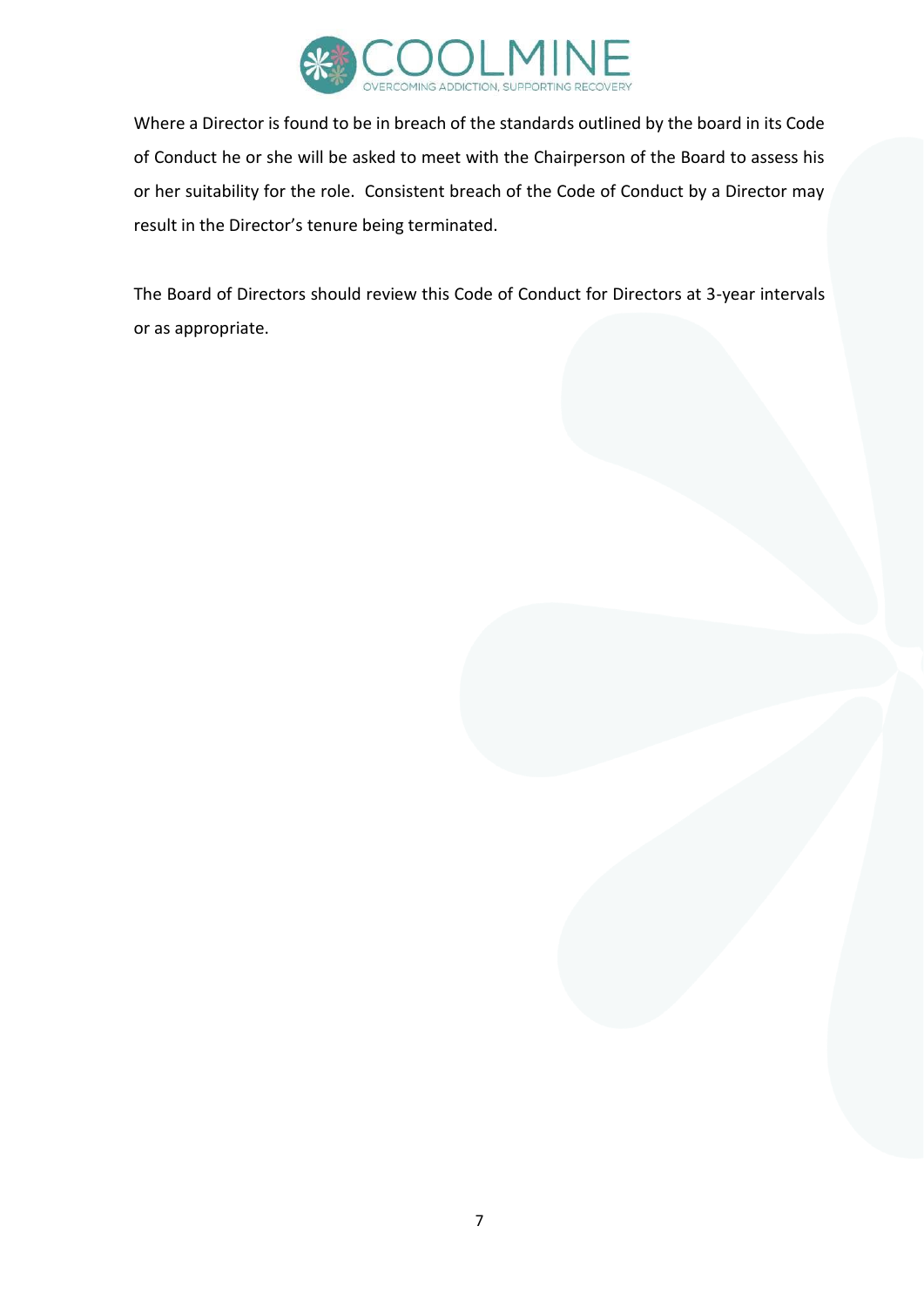

#### **(ix) Declaration**

I declare that

- I am over 18.
- I am not disqualified under the Charities Act.
- I am not under disqualification order under the Companies Acts.
- I undertake to fulfil my responsibilities and duties as a Director of CTC in good faith and in accordance with the law and within CTC's objectives and mission.
- I do not have any financial interests in conflict with those of CTC (either in person or through family or business connections) except those which I have formally notified in a conflict of interest statement. I will specifically notify any such interest at any meeting where Directors are required to make a decision which affects my personal interests, and will unless agreed otherwise absent myself entirely from any decision on the matter and not vote on it.
- I will abide by this Code of Conduct.

Signed . . . . . . . . . . . . . . . . . . . . . . . . . . . . . . . . . . .

Name . . . . . . . . . . . . . . . . . . . . . . . . . . . . . . . . . . .

Date . . . . . . . . . . . . . . . . . . . . . . . . . . . . . . . . . . . .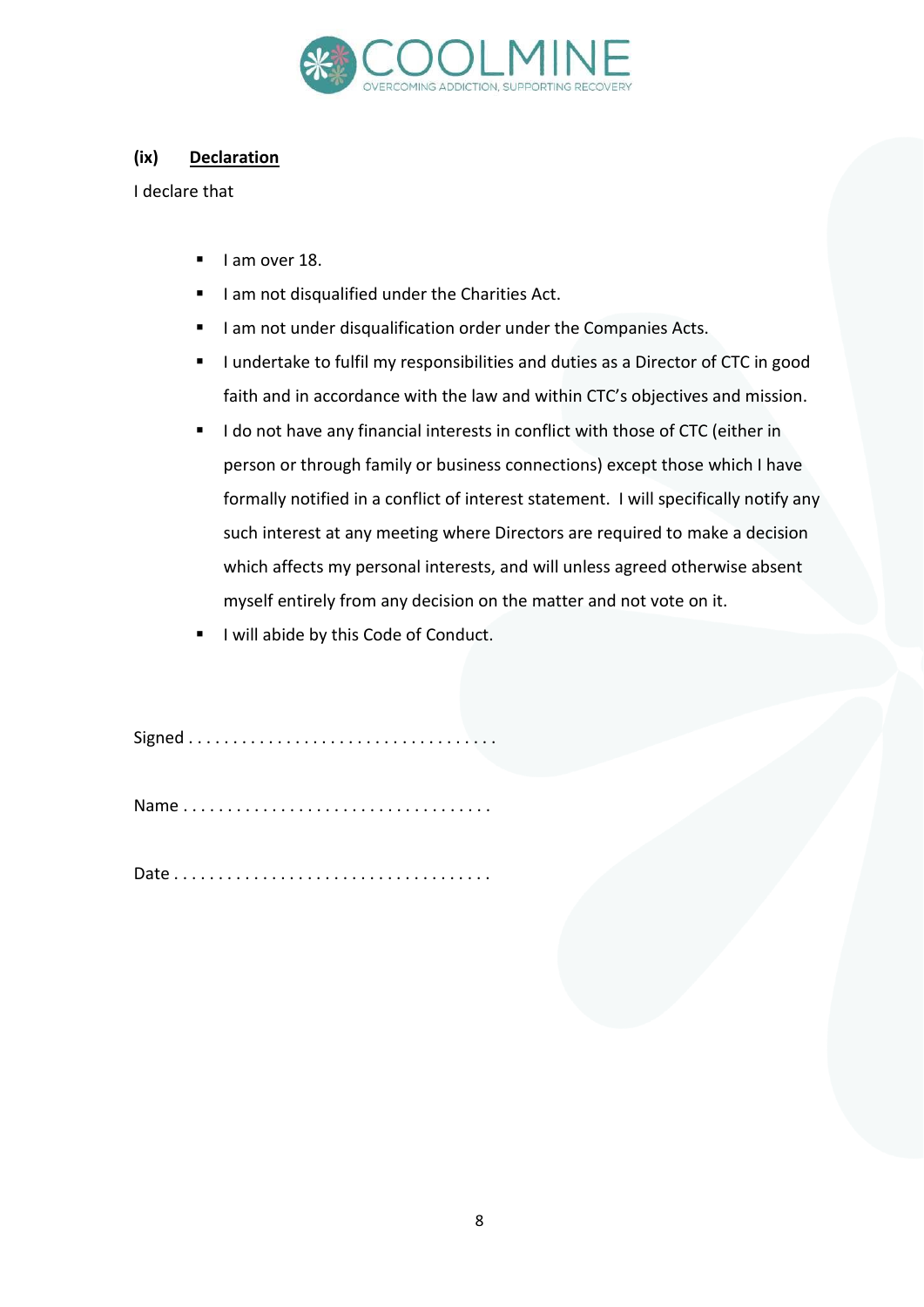

# **Appendix – Extract from HSE Service Agreement**

#### 16. **Governance Arrangements**

- 16.1 The Provider shall co-operate fully with the Executive by implementing policies and procedures consistent with the **Framework for the Corporate and Financial Governance of the Executive** (published by the Executive pursuant to Section 35 of the Health Act 2004) in areas which include internal audits, risk management, public procurement, financial reporting, quality of service and other matters which may be reasonably deemed appropriate by the Executive and to meet the standards of behaviour as set out in the Code of Standards of Behaviour within the Framework for the Corporate and Financial Governance of the **E**xecutive**.**
- 16.2 Without prejudice to Clause 16.1, the Provider shall ensure that its internal audit function complies with the principles set out in Clause10.4(i).
- 16.3 Without prejudice to Clause 16.1, a Provider shall co-operate fully with the Executive by implementing, and ensuring compliance with, the following list of governance principles and such other governance standards as the Executive may notify to the Provider from time to time. The Board of the Provider is responsible for:
	- (a) leading, directing and setting the strategy for the Provider's activities;
	- (b) compliance by the Provider with all statutory obligations of the Provider;
	- (c) establishing an appropriate structure of board committees to include the functions of an audit, remuneration, risk, quality and safety and, if appropriate, a nomination committee;
	- (d) ensuring that an adequate system for identifying, monitoring and managing risk is in place;
	- (e) establishing and monitoring the effectiveness of the Provider's internal controls;
	- (f) clearly documenting procedures for the appointment and disqualification of members of the Board of the Provider (if not already set out in the Provider's constitutional documentation);
	- (g) ensuring the financial statements present a balanced, true, transparent and complete assessment of the Provider's financial position;
	- (h) annually reviewing the performance of the Board of the Provider to identify ways to improve its effectiveness; and